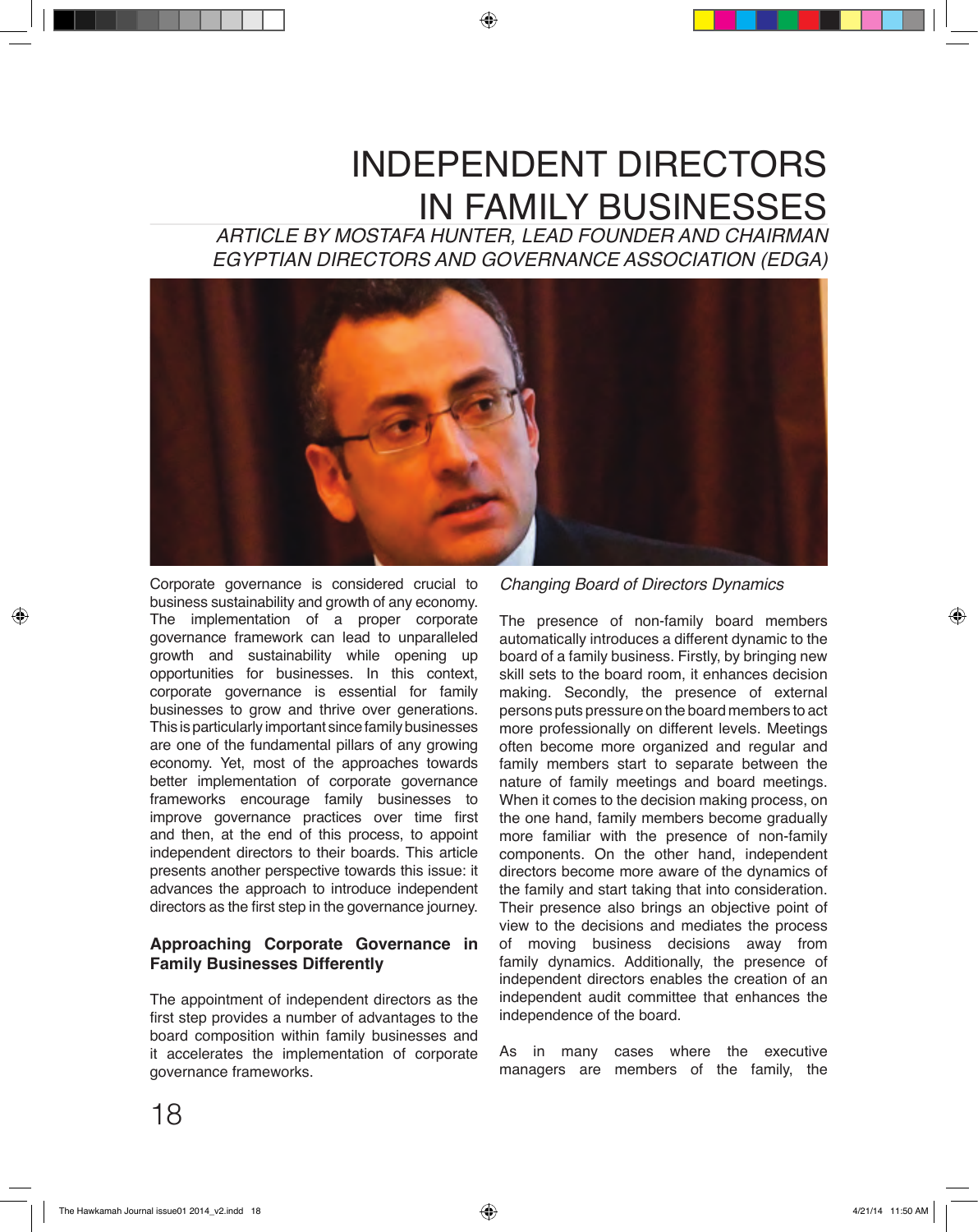presence of independent directors changes the dynamics between the management and the board. Independent directors start questioning management decisions and holding the management accountable. The management gradually starts being aware that board meetings are becoming different. Consequently, executive reporting and presentations improve over time. The presence of top-notch experts on the board makes it easier on one hand for the management to get professional advice and on the other hand forces the management to professional business conduct. This balance between scrutiny and guidance has a positive impact on the overall efficiency of the business.

### *Streaming Consultancy Services with the Business*

In businesses of small and medium size, the costs of introducing independent directors are relatively low compared to getting outside advice or consultation. When the remuneration is based on participation in board meetings, advice from an experienced independent director can be affordable. This gives small businesses a chance to gain top-level handson expertise incorporated in their boards.

Additionally, directors themselves become more engaged as they are part of the business rather than only consultants. They are held accountable for their advice and should followup on its implementation. This forces them to give their best and participate actively in the decision making process. Moreover, presence of diversified professionals on the board allows interactional expertise development and turns out to be an excellent tool for improving the level of awareness and expertise among family board members.

#### *Embedding Corporate Governance Advocates*

Lastly, independent directors have the potential to gradually turn into internal advocates for corporate governance and compliance. Their presence inside the family makes it much easier for them to introduce and follow-up on the implementation of corporate governance. Independent directors will become aware of any resistance points within the family business and develop mechanisms to handle them. This enables them to identify priorities and set the proper plan for a smooth transition. It also puts them in a position to mediate certain conflicts that might arise during the transition process.

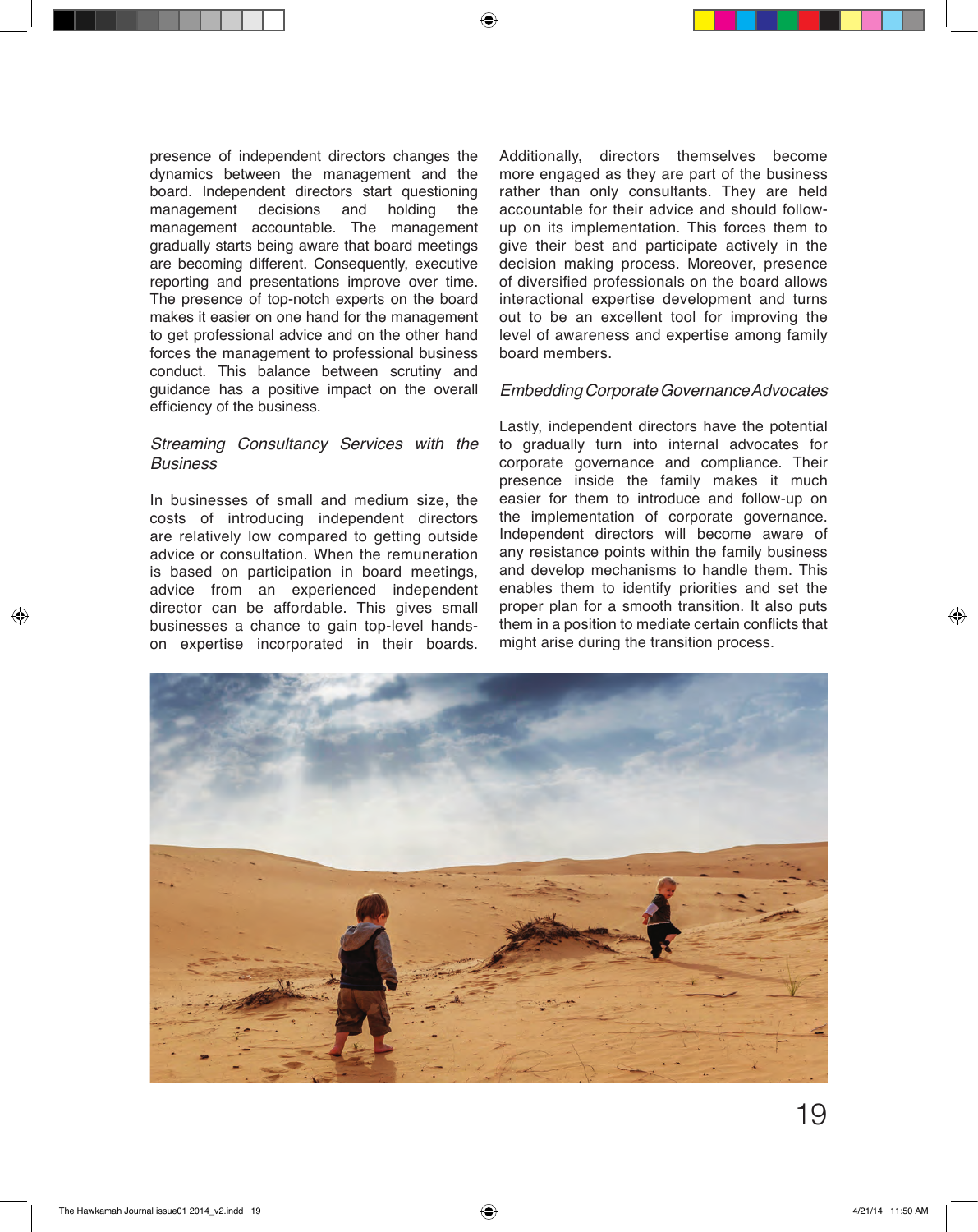#### **Potential Challenges for Introducing Independent Directors**

Despite the advantages of this approach, it is not without its challenges. This is why the process should be dealt with cautious to ensure a successful transition.

Convincing the family of the importance of introducing non-family outside independent directors to their family board might be difficult. This step touches on the core of the family, which makes it challenging. Family members may not feel comfortable with the presence of a non-family member in their meetings. They may question whether a non-family member shares the same interests as the family, and whether these interests have the same time horizon as the family. Accordingly, the family may start questioning how a non-family member can take care of their money better than themselves. They may also have justified fears regarding confidentiality and competition. For these reasons, this phase needs much assurance and clarification.

The choice of the independent directors is crucial. In terms of technical skills, the choice needs to be in areas needed on the board. It is important to avoid expertise already present in the family, as this might create potential conflicts between expert opinions at the very initial fragile phase of the transition. It is usually important to have people from different disciplines to diversify the expertise on the board. Also, it is very important to have directors with expertise in corporate governance as they will be involved much in corporate governance improvement processes for the company. Additionally, it is important to have people with high level of reputation and integrity as the family has to trust them in this initial phase. The personal skills of the independent directors are considered an essential dimension, as these directors need to perform tasks and roles outside of the technical scope. Independent directors have to be aware of the fact that they represent the first confrontation of the family with the transition. In accordance, they should be prepared to handle this and be alert that the whole success depends on their personal capacities. At the first board meetings, it can be anticipated that there will be an atmosphere of rejection expressed by some board members. This could be manifested through hostile attitudes that independent directors have to handle cautiously without becoming aggressive. Additionally, they will often be confronted with subconscious defensive attitudes from family board members. Over time they must be able to understand the underlying dynamics of the family, include themselves in family related decision processes and build trust with different family members. They should be able to play the mediator role in some cases.

Independent directors are considered a catalyst for change. Leveraging on high levels of motivation to the board, instead of adopting disruptive approaches, can help it embrace the change. In other words, independent directors have to facilitate and channel change without upsetting the core of family hierarchies and sensitivities. That is why these directors need to be extremely emotionally intelligent, calm and have very strong communication and negotiation skills. Accordingly, outside directors need orientation and preparation before serving on such boards.

An enormously important issue is to add independent directors to the current board, even if there is a high potential for the board size to be too large relative to the company size. Starting the process by replacing board members will kill it from the very beginning. Choosing which family board members would have to replaced by new ones is the wrong step. The family should always feel that there is an addition to the business and not replacement.

Introducing non-executive directors from the family might not be helpful in this context, as this notion does not project the needed independence on the board. Adding to that, family businesses introducing outside directors who have served as consultants or have had other relations with the family or company makes it more difficult for them to lead the needed change in the board construct.

Another important point to highlight is that the number of independent directors added to the board should not be large at the beginning. Irrespective of the size of the current board, it is important to limit the number of outside directors to two or maximum three directors. More than that would become too much for the family to handle at the same time. As the process matures over years, the number of independent directors can